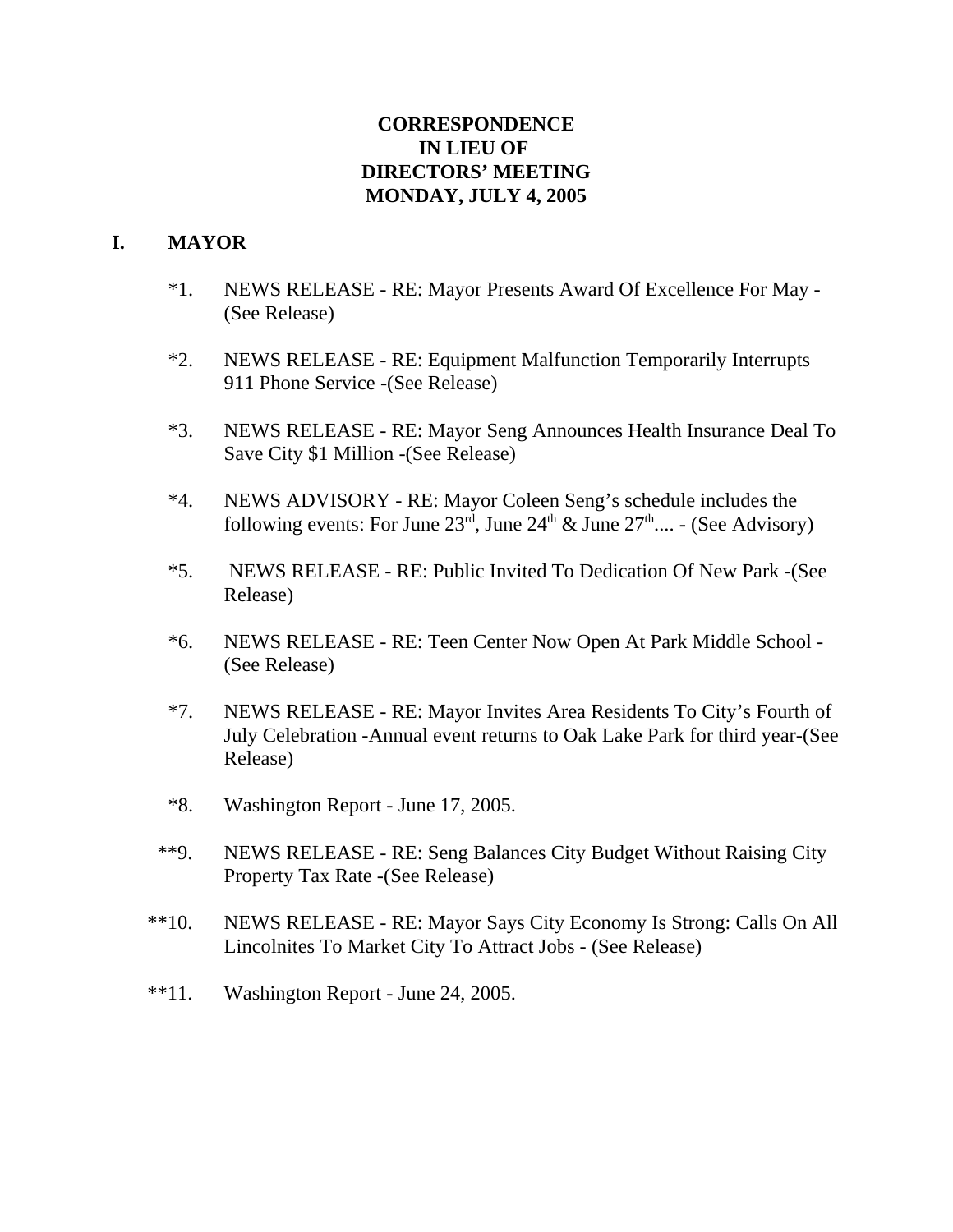#### **II. DIRECTORS**

#### **FINANCE DEPARTMENT/AUDIT**

\*1. Material from Mark Leikam, City of Lincoln Keno Auditor - RE: March 31, 2005 Quarterly Keno Audit -(See Material)

## **FINANCE DEPARTMENT/BUDGET**

\*\*1. Material from Steve Hubka - RE: June Sales Tax Reports -(See Material)

#### **FINANCE DEPARTMENT/CITY TREASURER**

\*1. Monthly City Cash Report - City of Lincoln-Pledged Collateral Statement - May 2005.

#### **HEALTH**

- \*1. Health Department Report May, 2005- (See Attached Report) (Copy of this Report on file in the City Council Office.)
- \*2. NEWS RELEASE RE: Hot Weather Alert -(See Release)
- \*3. NEWS RELEASE RE: Pets and Hot Weather -(See Release)

## **PLANNING**

- \*\*1. Letter from Tom Cajka to Terry Rothanzl, Engineering Design Consultants RE: Vintage Heights  $22<sup>nd</sup>$  Addition Final Plat #05014-Generally located at S. 88<sup>th</sup> St. and Foxtail Dr. -(See Letter)
- \*\*2. Annexation by Ordinance -Ordinance No. 18526-Effective: May 3, 2005 218 Acres.

## **PLANNING COMMISSION FINAL ACTION .....**

 **\***\*1. Pre-Existing Special Permit #31A (Expansion of licensed premises- on-sale alcohol - 5555 Superior Street) Resolution No. PC-00931.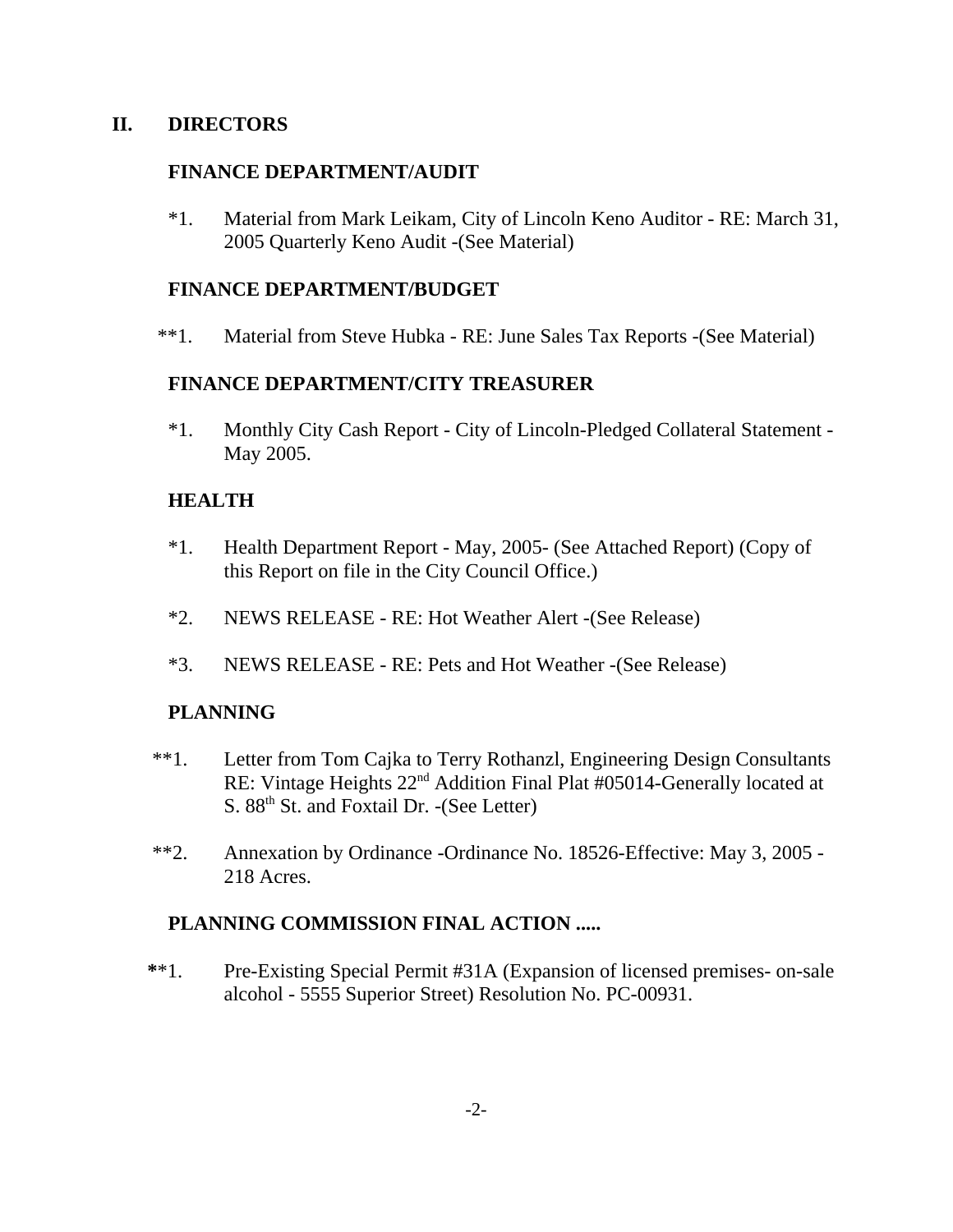- \*\*2. Pre-Existing Special Permit #32A (Expansion of nonconforming use- onsale alcohol - 2801 N.W. 48<sup>th</sup> Street) Resolution No. PC-00932.
- \*\*3. Special Permit  $\text{\#05027}$  (10400 South 56<sup>th</sup> Street) Resolution No. PC-00933.
- \*\*4. Special Permit #05028 (On-sale alcohol 2102 Adams Street) Resolution No. PC-00934.
- \*\*5. Special Permit #05029 (4800 South  $112<sup>th</sup>$  Street) Resolution No. PC-00935.
- \*\*6. Special Permit  $#05030$  (6100 North  $56<sup>th</sup>$  Street) Resolution No. PC-00936.
- \*\*7. Preliminary Plat #05011 Crossbridge  $1<sup>st</sup>$  Addition (East of North  $27<sup>th</sup>$ Street, south of Fletcher Avenue) Resolution No. PC-00938.
- \*\*8. Use Permit  $\text{\#05005}$  (Office/medical building-southwest of South 37<sup>th</sup> and O Streets) Resolution No. PC-00937.

# **PUBLIC WORKS & UTILITIES**

- \*1. Public Works & Utilities ADVISORY RE: Water Main Project For Lincoln Public Schools @ Yankee Hill School-Executive Order #72714 - (See Advisory)
- \*2. Public Works & Utilities ADVISORY RE:  $27<sup>TH</sup>$  & Yankee Hill Project #701596A-Section of 27<sup>th</sup> Street to Close Monday for Construction -(See Advisory)

## **WEED CONTROL AUTHORITY**

\*1. Combined Weed Program - City of Lincoln - May 2005 Monthly Report.

## **WOMEN'S COMMISSION**

\*\*1. Report from Bonnie Coffey - RE: Director's Report - May 2005 -(See Attached Report)

## **III. CITY CLERK**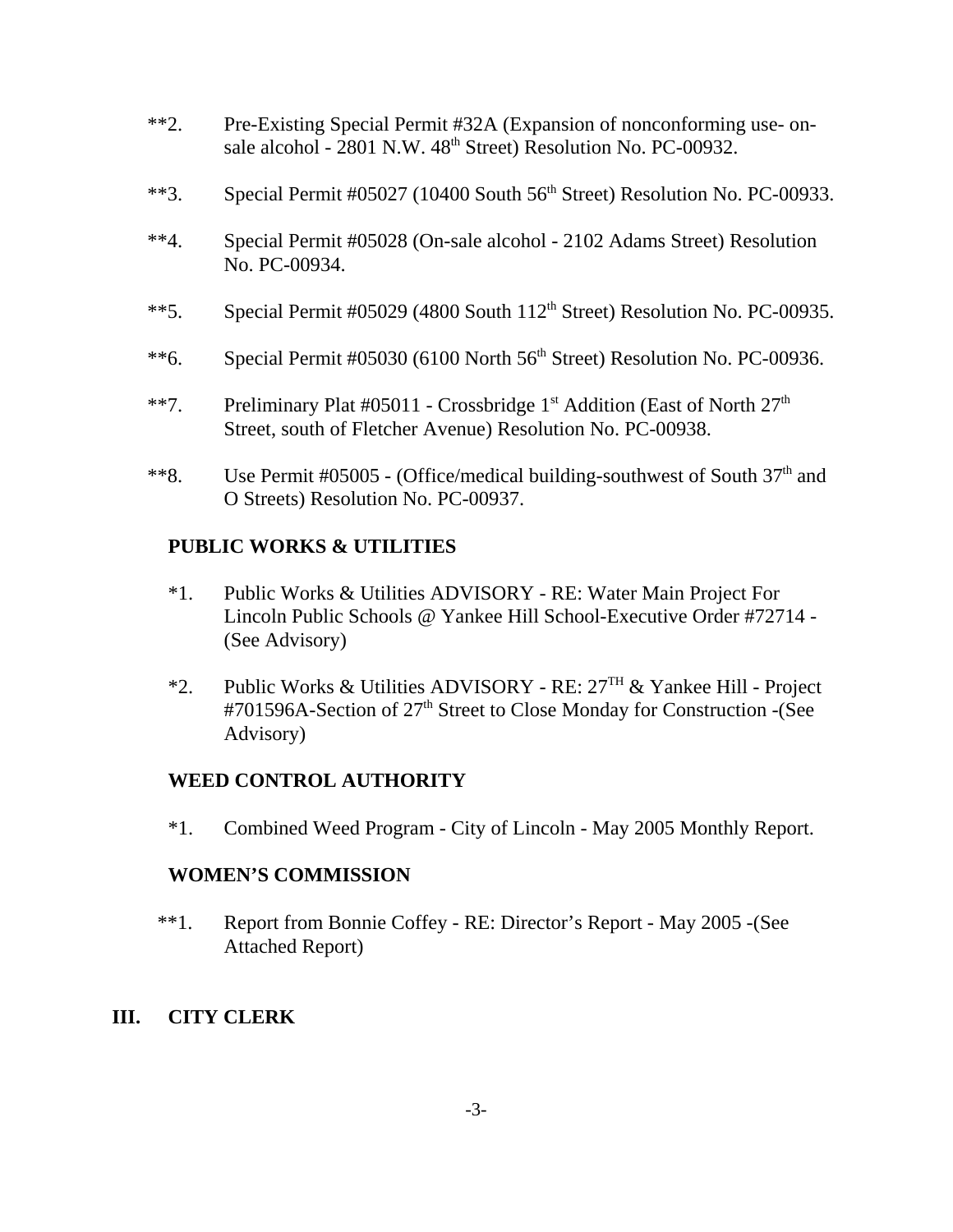## **IV. COUNCIL**

## **A. COUNCIL REQUESTS/CORRESPONDENCE**

## **JON CAMP**

- \*1. E-Mail from Russ Bayer sent to Jon Camp RE: Requested change to the Comp Plan/Theatre Policy - (See E-Mail)
- \*\*2. E-Mail from Florafae & Burdette Schoen to Jon Camp with response from Karen Sieckmeyer, Public Works & Utilities Dept. - RE: Street Closing .... (See E-Mail)

# **JONATHAN COOK**

1. Request to Public Works & Utilities Department - RE: Driveway cracking - (RFI#124 - 6/10/05). — **1.) SEE RESPONSE FROM THOMAS SHAFER, PUBLIC WORKS & UTILITIES DEPARTMENT RECEIVED ON RFI#124 - 6/17/05.**

# **COUNCIL - RFI'S**

- 1. Request to Public Works & Utilities Department RE: Salt Creek Floodplain segment of South Beltway - (RFI#1 - 6/28/05)
- 2. Request to Police Chief Casady RE: Loud music from car stereos (RFI#2  $-6/28/05$
- 3. Request to June Pederson, Aging Services Director RE: Senior Center (RFI#3 - 6/28/05)
- 4. Request to Urban Development Department RE: The Kinder-Care at  $17<sup>th</sup>$ & South-BryanLGH/West not renewing their contract - (RFI#4 - 6/28/05)

## **V. MISCELLANEOUS**

\*1. E-Mail from Rocky Weber - RE: Strongly urge you to take any and all steps necessary to resolve the issues with ITI over the relocation of the Old Cheney, Warlick Blvd. intersection -(See E-Mail)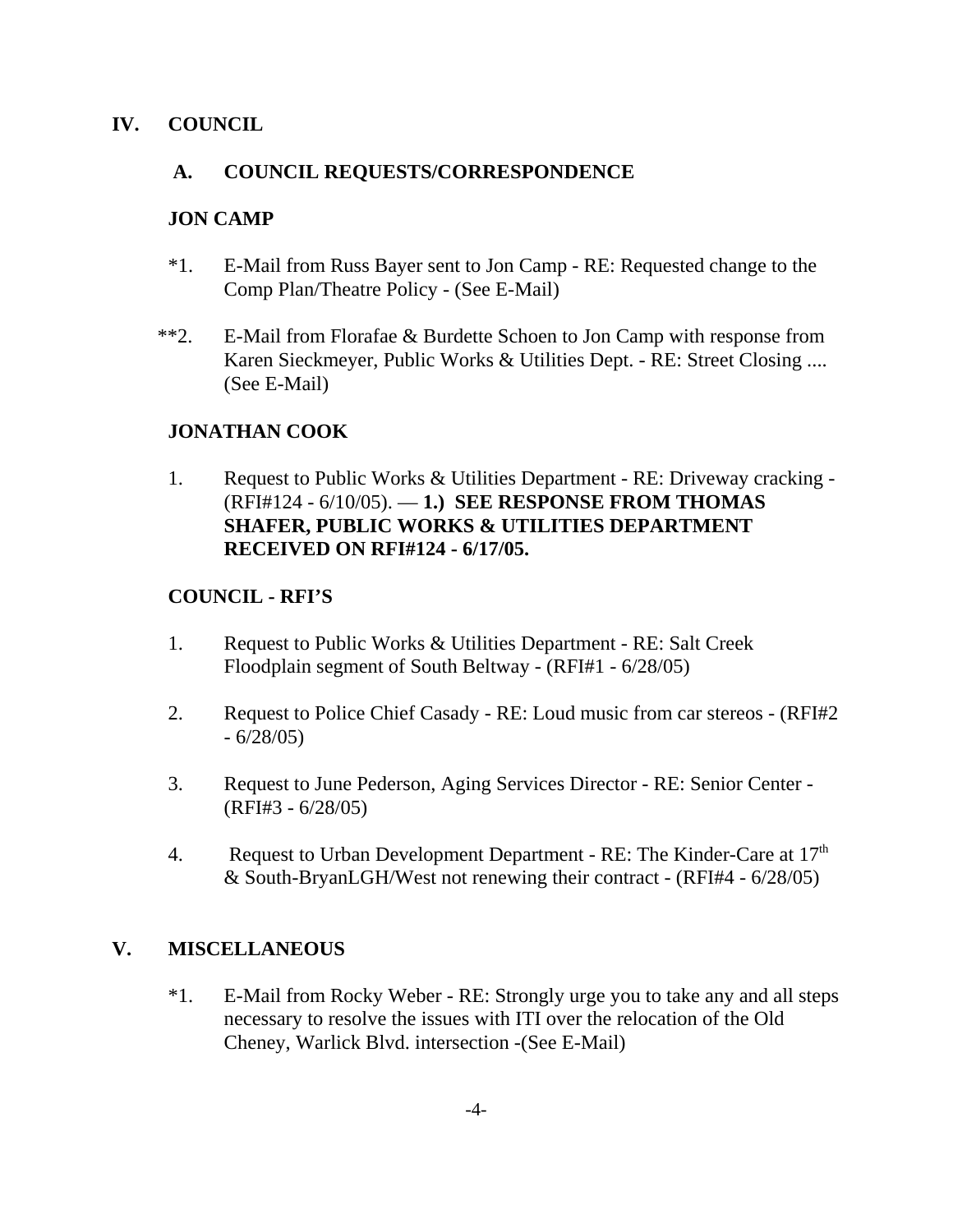- \*2. Letter from Mark Hunzeker, For the Firm, Pierson/Fitchett Law Firm RE: Items 34 through 38, inclusive of today's agenda-Bill Nos. 05R-134, 05-85, 05-86, 05R-135, and 05R-136 - (Council received copies of this letter on 6/20/05)(See Letter)
- \*3. E-Mail from Mary Roseberry-Brown RE: Salt Creek Floodplain segment of South Beltway -(See E-Mail)
- \*4. E-Mail from Vicki Sullivan RE: CATS!!!! -(See E-Mail)
- \*5. E-Mail from Mark Dietel RE: Loud music from car stereos -(See E-Mail)
- \*6. E-Mail from Teresa Mulkey Predmore RE: Recent newspaper article from Ms. Eschliman -(See E-Mail)
- \*7. E-Mail from Kaye Finch RE: Has some concerns with a couple of items that will affect the kids and parents of Lincoln -(See E-Mail)
- \*8. Letter & Report from Terry Bundy, LES RE: Proposed Rate Schedules, Service Regulations and 2005 Cost Analysis Summary - For Rates Effective August 1, 2005 - (Council copies places in their Thursday packets on 6/23/05) (Copy of Report on file in the City Council Office) (See Attachments)
- \*9. 2 -Letter's from Delores Eberhardt RE: Senior Centers -(See Letters)
- \*\*10. Letters from Mary Hepburn O'Shea, LMHP, O.U.R. Homes (Organized Unit Responsibility Homes)- RE: Assisted Living Rates and Mental Health -(See Letters)
- \*\*11. E-Mail from Nikki LaPointe RE: 4<sup>th</sup> of July Celebration for next year -(See E-Mail)
- \*\*12. Letter from Thomas Schleich, Chair, LES Administrative Board to Greg Vasek, President, Linweld, Inc. - RE: August 1, 2005 Proposed Rate Increase -(See Letter)